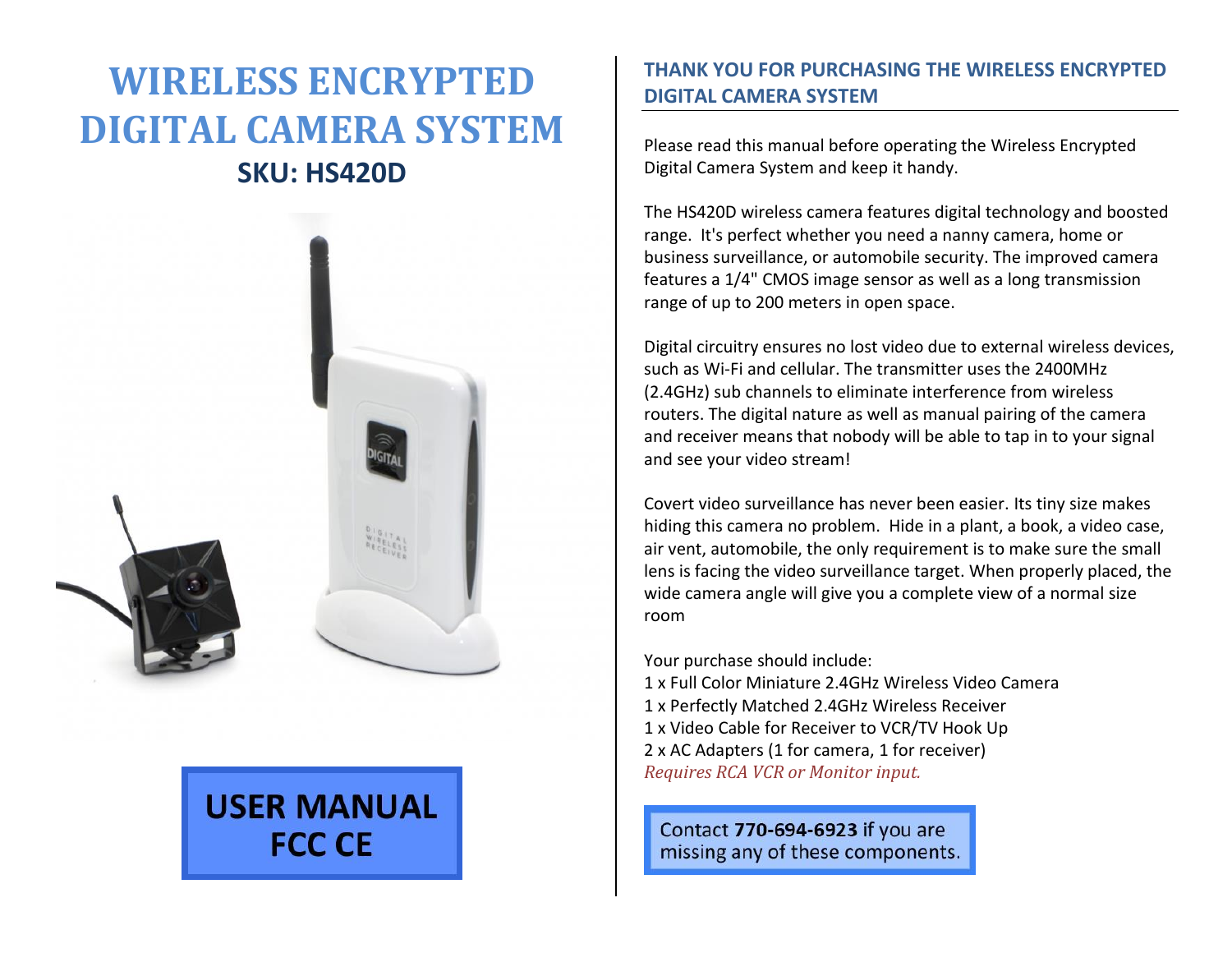# **GET FAMILIAR WITH YOUR WIRLESS ENCRYPTED DIGITAL CAMERA SYSTEM**



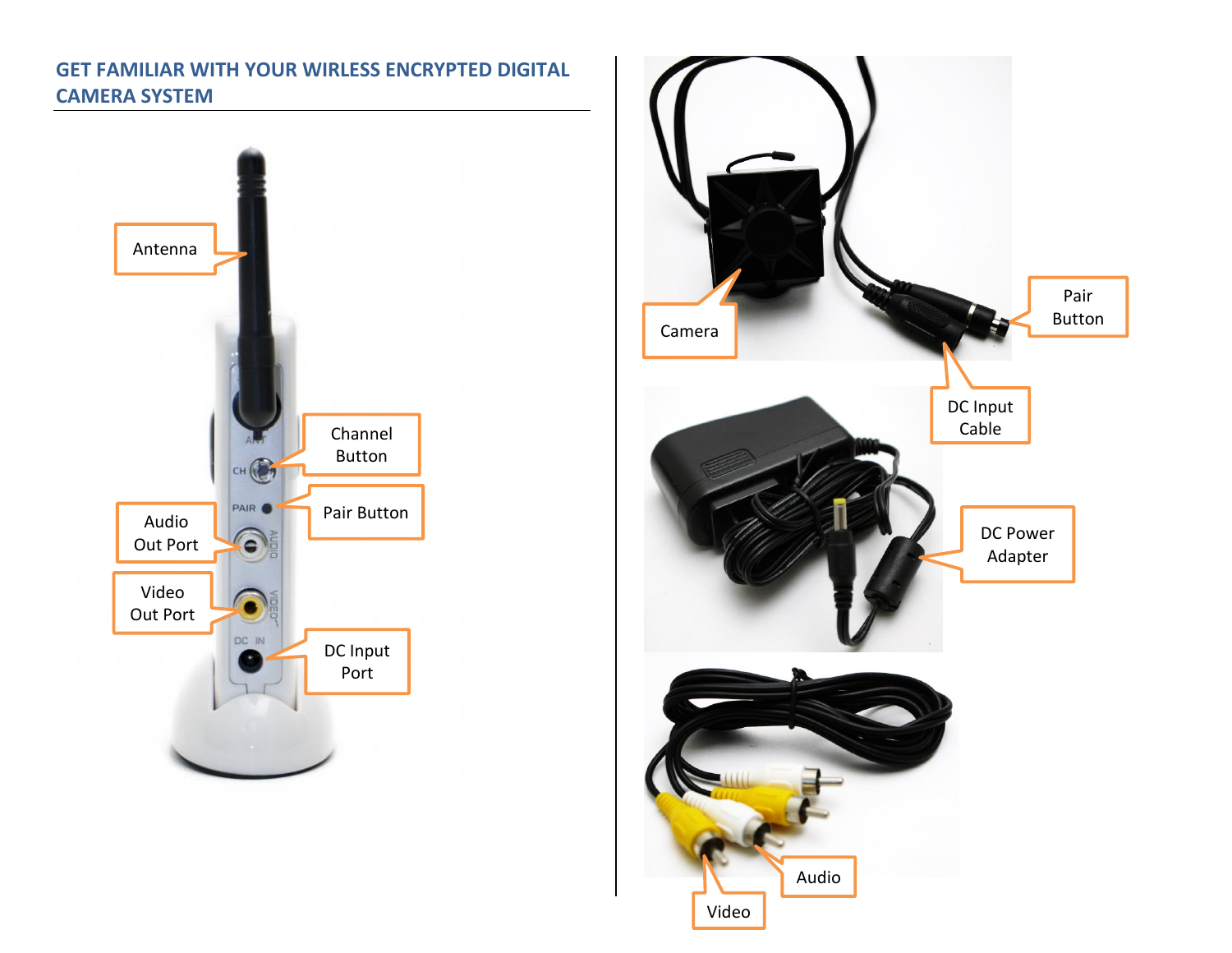# **OPERATING THE WIRELESS ENCRYPTED DIGITAL CAMERA SYSTEM**

*IMPORTANT NOTICE: Allow the device to charge 4 – 6 hours before using.*

#### **SET UP** *RECEIVER*

- 1. Insert the DC Power Adapter into the DC Input Port on the Wireless Receiver
- 2. Plug the DC Power Adapter into a power source
	- The red indicator light will turn on
- 3. Insert the yellow AV cable into the Video Out Port
- 4. Insert the white AV cable into the Audio Out Port
- 5. Insert the other yellow AV cable into the Video In Port of your TV monitor
- 6. Insert the other white AV cable into the Audio In Port of your TV monitor
- 7. Open and adjust the Antenna

## *TIP: The camera and receiver should be set up between 50-100m apart*

## *CAMERA*

- 1. Insert the DC Power Adapter into the DC Input cable of the Camera
- 2. Plug the DC Power Adapter into a power source
- 3. Point the Camera in the direction you want to monitor

## **HOW TO PAIR THE CAMERA AND THE WIRLESS RECIEVER**

- 1. Press the Pair Button on the Camera and then quickly (within 10 seconds) press the Pair Button on the Wireless Receiver
	- Video feed should appear on your monitor
- 2. To pair another camera repeat step 1

*TIP: If the video or audio is not working adjust the channel switch on the Wireless Receiver* 

*IMPORTANT NOTICE: To prevent interference do not place more than one camera with the same frequency within the same 50-100m area*